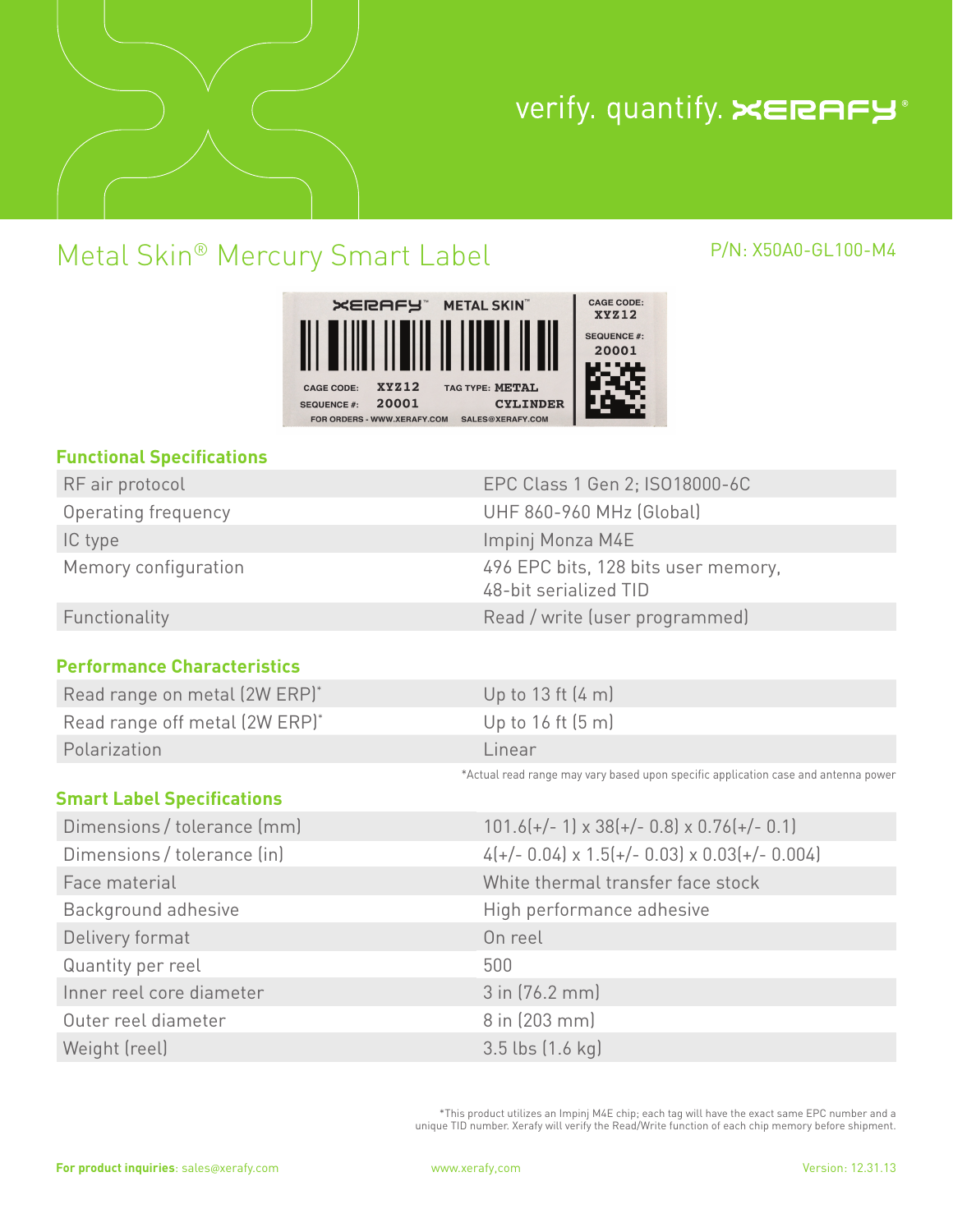

#### **Product Dimensions**



#### **Product Reel Dimensions**

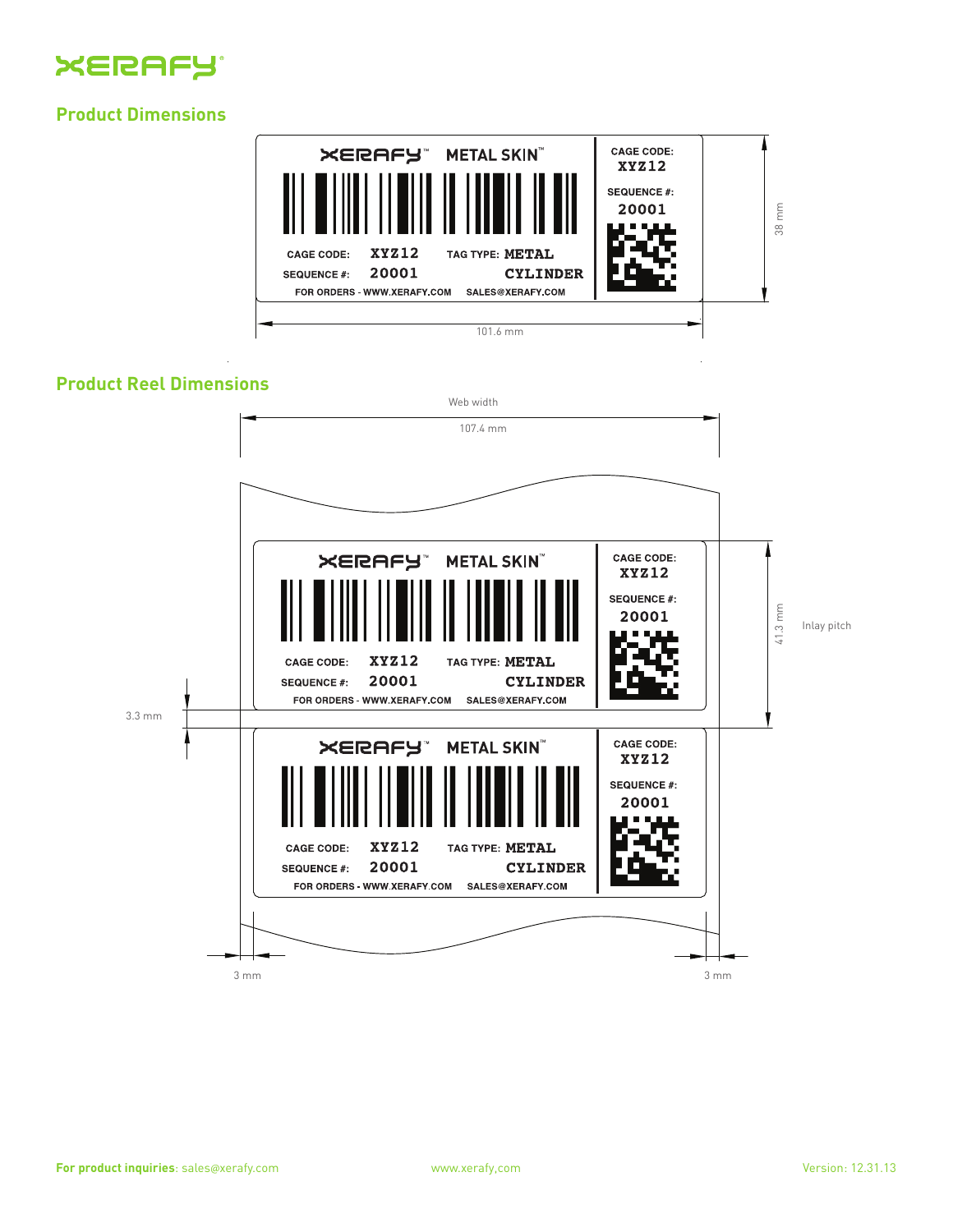

#### **Smart Label Cross Section**



#### **Radiation Pattern**



#### **Operational and Environmental Specifications**

| Operational temperature<br>Cold<br>Dry heat<br>Thermal shock | $-40^{\circ}$ F (-40°C)<br>$+149^{\circ}F (+65^{\circ}C)$<br>-40°F to $149$ °F (-40°C to +65°C); cycled |
|--------------------------------------------------------------|---------------------------------------------------------------------------------------------------------|
| Application temperature<br>Cold<br>Dry heat                  | $-40^{\circ}$ F (-40°C)<br>$+149^{\circ}F (+65^{\circ}C)$                                               |
| Storage conditions                                           | 2 years at $+68^{\circ}F$ ( $+20^{\circ}C$ ) and 50% relative humidity                                  |
| Shock (drop)                                                 | 3 ft (1 m) to concrete/granite up to 100 cycles                                                         |
| Compression strength                                         | 92 psi (634 kPa)                                                                                        |